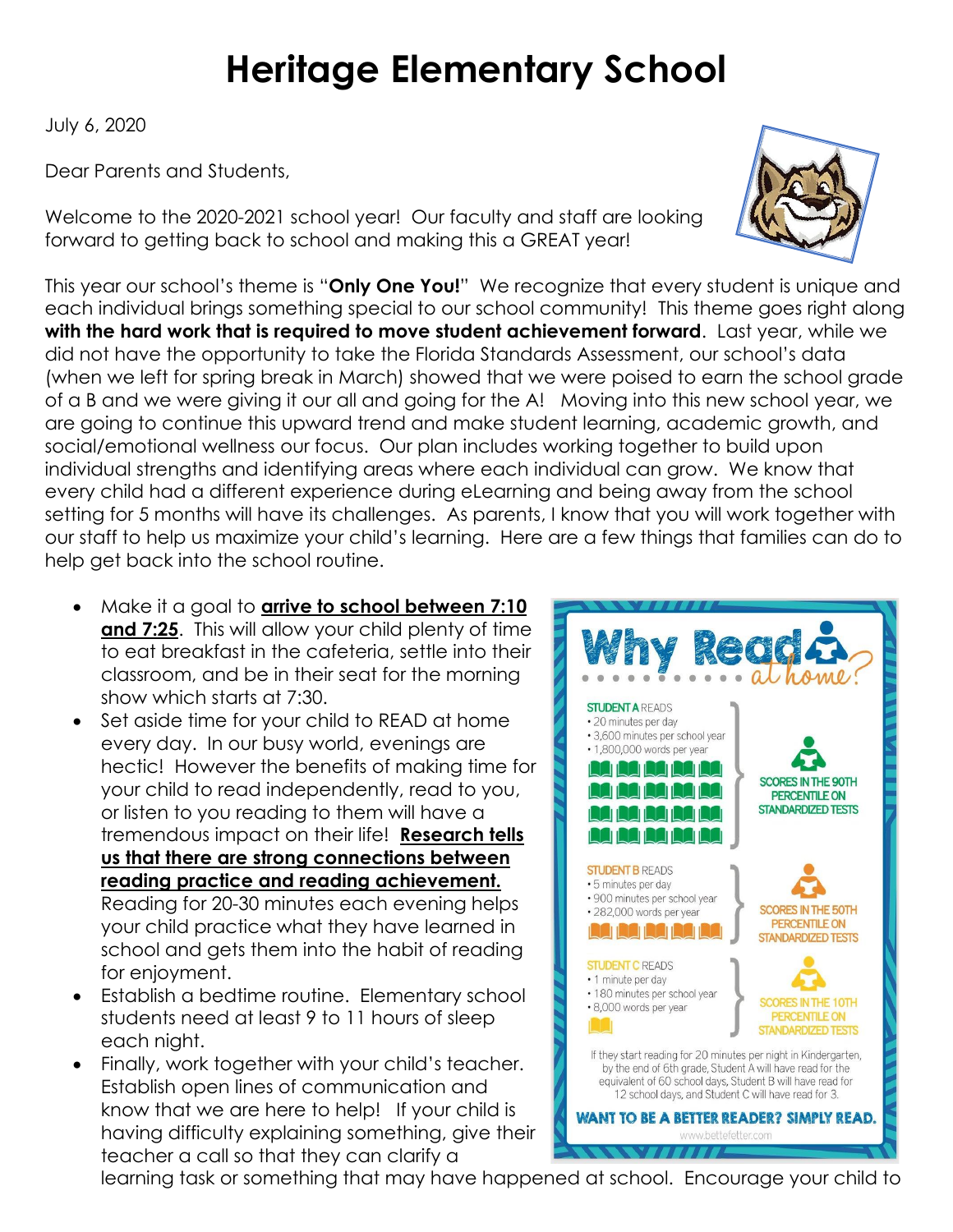ask questions and to tell the teacher if something is bothering them. If the teacher doesn't know that there's a problem, they won't be able to help.  $\odot$  Finally, know that Mr. Alvarez (our Assistant Principal) and I are here to help with anything that you need!

As always, the safety of the students and staff is our number one priority.

*Please know that all policies and procedures are being reviewed and are subject to change in response to official health and safety directives from the CDC, State of Florida, and our School District. We will be modifying our procedures as needed in response to current information and directives. Thank you in advance for your flexibility and understanding as we work to be responsive to ever-changing situations.* 

More information regarding school policies will be made available as we get closer to the school year.

I am looking forward to a year full of teamwork and LEARNING! If you have any questions, please do not hesitate to contact me at 740-4580 extension 0.

Thank you for your support!

Sincerely,

Mary Booth **Principal**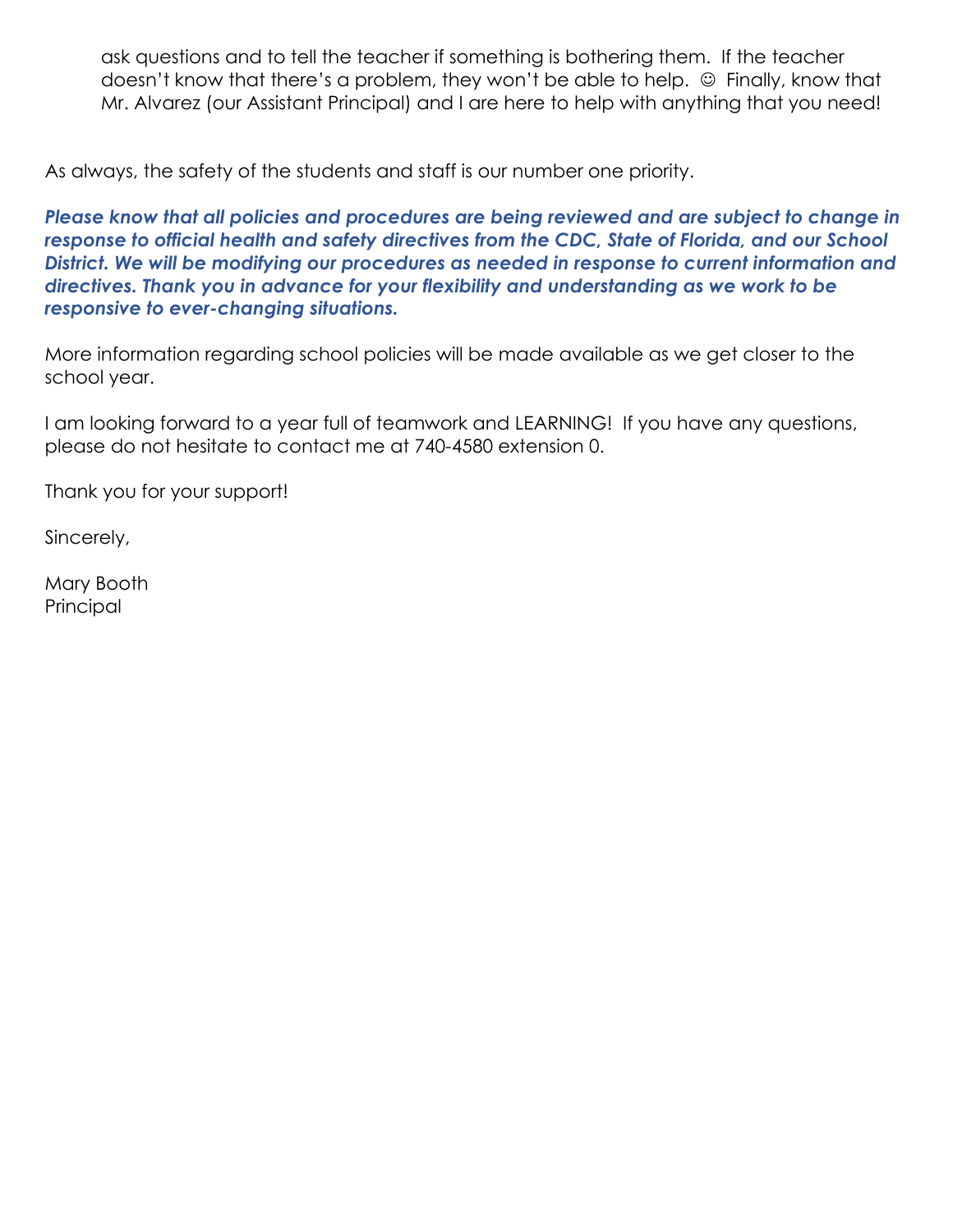*Parents and Families – please know that all policies and procedures outlined in this Welcome Packet are subject to change in response to official health and safety directives from the CDC, State of Florida, and our School District. We will be modifying our procedures in response to current information and directives. Thank you in advance for your flexibility and understanding as we work to be responsive to ever-changing situations.* ☺



### **Heritage Elementary**

### **Important Student Information**

At Heritage, we believe in **YOU**! We know that every student can achieve success! By working together as a team, we can achieve great things!

Students are responsible for following the **CATS** expectations!

**C** ome prepared to LEARN!

**A** lways be responsible and KIND!

**T** ake pride in yourself and your work!

**S** how self-control and BEST effort!

#### **DAILY SCHEDULE-ARRIVAL/DISMISSAL TIMES**

**7:10 Arrival on Campus/Breakfast begins**

**7:30 Good Morning Bell (Morning Show begins)** 

**7:40 Class begins/Tardy Bell- Students should be in their seat ready to learn.** ☺

**1:55 Dismissal (T-F, Monday Early Release Dismissal is at 12:55)**

Student supervision begins at 7:10 a.m. If you arrive by car, please stay in your vehicle until 7:10 when school personnel come out to assist with the arrival process. This is a safety procedure and the cooperation of everyone is needed and appreciated. At 7:10 a.m., students who arrive by bus will be escorted by school staff to the cafeteria for breakfast.

Students are to report directly home following dismissal from school. Students who are picked up in the carline must be picked up by 2:10 p.m. **Any changes to dismissal plans must be submitted to your teacher in WRITING via this planner. Please do not rely on email communication to change dismissal plans since teachers may not be able to access their email during the school day. For safety reasons, dismissal changes cannot be made over the phone.**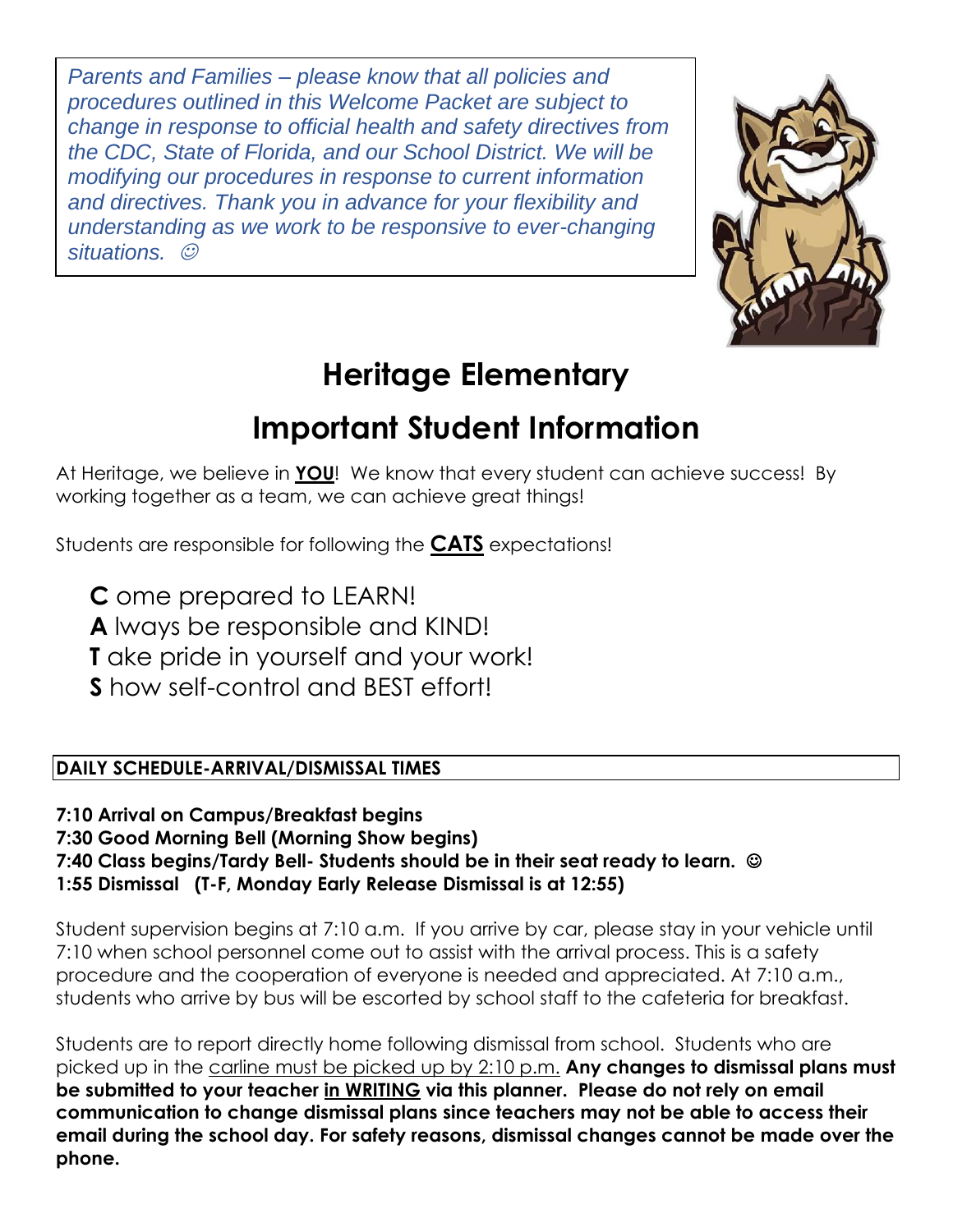#### **SCHOOL UNIFORM**

Heritage Elementary School has adopted school uniforms. Students are required to wear uniforms to school that consist of the following:

**Tops:** Either collared or t-shirts in Light Blue, Royal Blue, Navy Blue, Yellow or White. No graphic design other than the Heritage logo/Spirit Shirt is permitted.

**Bottoms:** Pants, shorts, capris, skirts, or skorts in Khaki, Navy Blue, Black or Denim. Uniform dresses in these colors are also acceptable. Skirts or shorts should be mid-thigh (end of fingertips when arms are extended next to thigh) or longer.

Wear footwear appropriate for daily outdoor recess and physical education.

#### **HOME/SCHOOL COMMUNICATION**

**Each day, students will bring home their student planner and/or home folder**. Parents, please review the information in the planner and **initial in the parent communication space every day**.

It is essential that the school has an active telephone number for every family on file in case of an emergency. Please be sure to update your information in the office throughout the school year.

#### **HOME LEARNING**

**Each day, students should bring home a library book in addition to homework assigned by their teacher. Reading at home should be a part of a daily home learning routine. Reading Growth comes from Reading Practice!** 

# **Ti-Read**

i-Ready is an online, interactive learning environment designed to assess students in Reading and Math, and then provide individualized instruction based on each student's unique needs. The i-Ready experience builds students' investment in their learning by giving them real-time feedback on their progress in each skill. Please support your child's learning by having them **log on 45 minutes a week for reading and math.** *Clever.com*

**Username: Student Number Password: heritage4321 or 1234567a**

You can also learn more about *i-Ready* by visiting *i-ReadyCentral.com/FamilyCenter*



To access learning resources you'll need to login to Clever (clever.com). You'll have access to MyON, i-Ready, Code.org, Khan Academy, CommonLit, NewsELA, and SO MUCH MORE!

#### *Clever.com*

**Username: Student Number Password: heritage4321 or 1234567a**

Did you know that you can check out books and use the public library's online resources with just your student number?